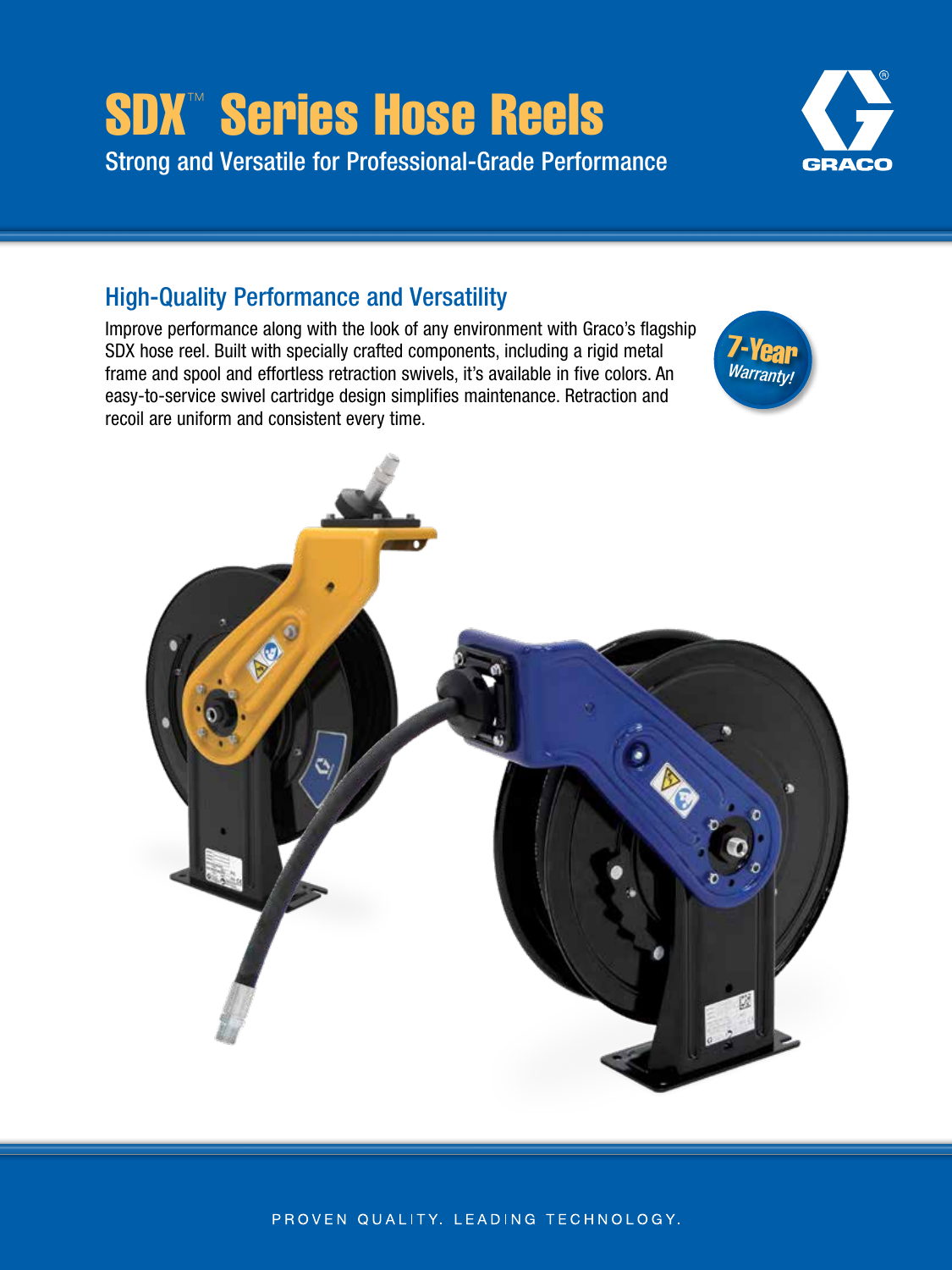# Engineered For Everyday Use

# Extend Performance and Minimize Needed Repairs

#### *Adjustable Arm*

Easily change to one of six arm positions to fit your application.

### *Durable Finish*

Baked-on enamel finish (five colors available) protects reel from corrosion.

# *Large Hose Capacity with Small Profile*

Compact pedestal and spool fits into tight spaces and can accommodate 35-65 foot (10.7-19.8 meters) hose (NPT air/water) capacity for a wide variety of applications.

# *Heavy-Duty Spring*

Powerful retraction performance ensures recoils are uniform and consistent every time.

# *Full-Flow Swivel*

Maximize material flow with minimal pressure drop for faster fills to get more vehicles through your shop.

*Reel arm shown in tank/bench mount position.*

# *Low-Friction Cartridge Swivel*

Provides smooth reel performance with an easy-to-replace swivel cartridge, simplifying repairs.

#### Typical Applications

- Car dealerships
- Light-/medium-duty truck dealers
- Fleet maintenance
- Public works garages
- Construction vehicle maintenance
- Light-utility service trucks

#### Typical Fluids Handled

- Petroleum- and synthetic-based oils (motor, gear and ATF)
- Air
- Water
- Grease
- Antifreeze/coolant
- Windshield washer fluid

#### Technical Specifications

#### Operating Temperature Range

|                   | Air/Water/Antifreeze/Windshield Washer Fluid Reels | -20°F to 190°F (-28°C to 87°C)                                           |
|-------------------|----------------------------------------------------|--------------------------------------------------------------------------|
|                   | Oil Reels                                          | -20°F to 190°F (-28°C to 87°C)                                           |
|                   | Grease Reels                                       | -40°F to 200°F (-40°C to 93°C)                                           |
|                   | Wetted Parts                                       |                                                                          |
|                   | Air/Water/Antifreeze/Windshield Washer Fluid Reels | Zinc-plated steel, stainless steel,<br>anodized aluminum, nitrile rubber |
|                   | Oil Reels                                          | Zinc-plated steel, anodized aluminum,<br>nitrile rubber                  |
|                   | Grease Reels                                       | Zinc-plated steel, nitrile rubber, steel                                 |
|                   | Weight                                             | 52 lb (23.5 kg)                                                          |
|                   | Sound Pressure Level                               | 80 dB(A)                                                                 |
| Sound Power Level |                                                    | 87 dB(A)                                                                 |
|                   | Instruction Manual                                 | 3A8626                                                                   |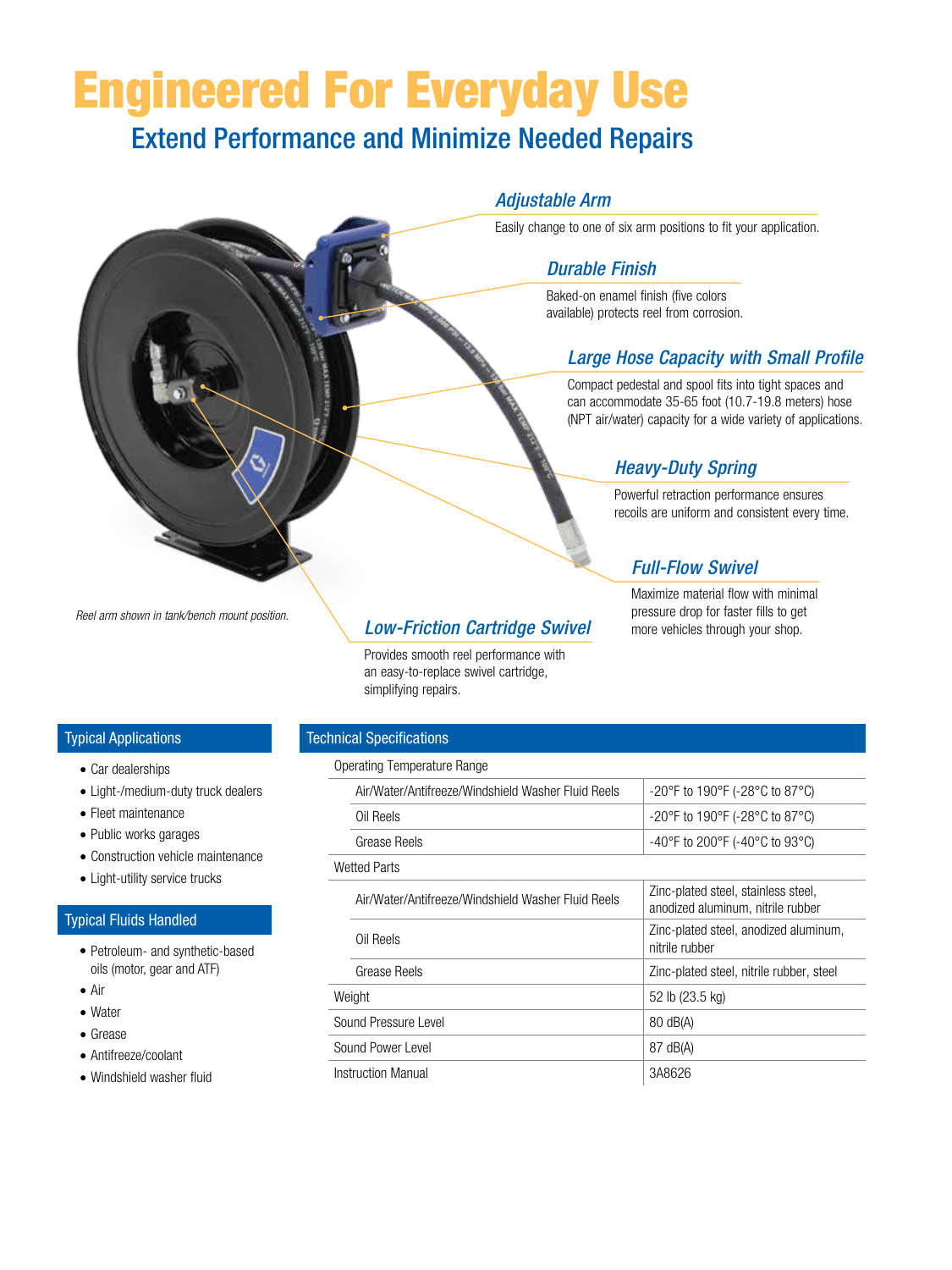| <b>Dimensions</b> |                  |                  |  |  |  |  |  |
|-------------------|------------------|------------------|--|--|--|--|--|
|                   | <b>SDX 10</b>    | <b>SDX 20</b>    |  |  |  |  |  |
| A                 | 7.0 in (177 mm)  | 7.0 in (177 mm)  |  |  |  |  |  |
| B                 | 16.2 in (412 mm) | 18.1 in (460 mm) |  |  |  |  |  |
| C                 | 21.0 in (533 mm) | 23.4 in (594 mm) |  |  |  |  |  |
| D                 | 17.1 in (435 mm) | 19.2 in (488 mm) |  |  |  |  |  |
| F                 | 19.5 in (495 mm) | 21.8 in (554 mm) |  |  |  |  |  |
| F                 | 22.5 in (571 mm) | 25.2 in (640 mm) |  |  |  |  |  |



# Typical Mounting Configurations



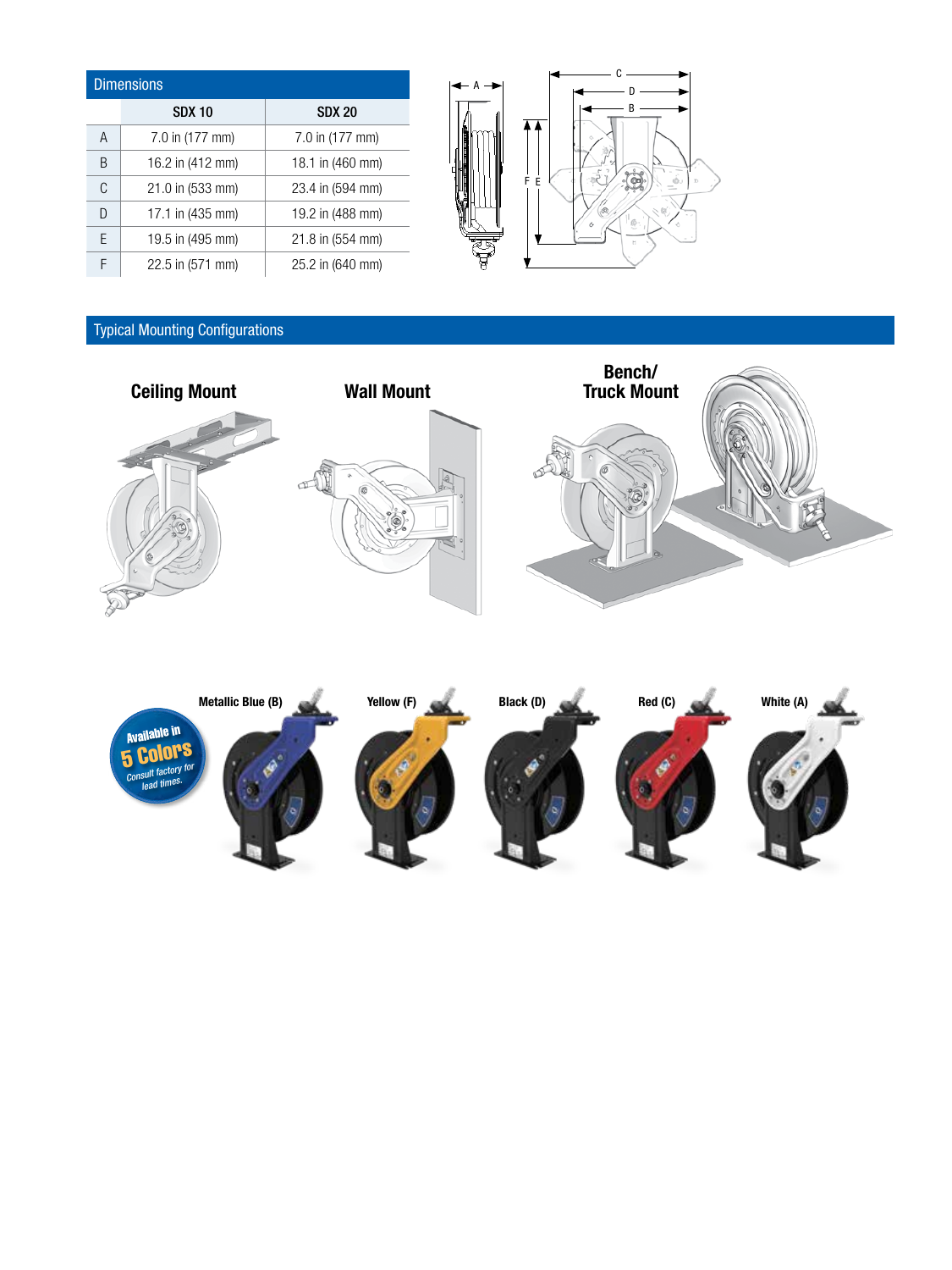# SDX 10/20 Reel Assembly Ordering Guide

SDX Series reels are available in five colors. Use the chart below to determine the correct part number to order. The last character of each part number indicates the hose reel color.

| <b>Reel Color</b> | Identifier |
|-------------------|------------|
| White             | А          |
| Metallic Blue     | R          |
| Red               | C          |
| <b>Black</b>      | D          |
| Yellow            |            |



#### Arm in Overhead Mount Position

Assembled with hose, ball stop kit and roller guide. *Required hose inlet kit sold separately.*

|  | Reel              |                           |              | Hose           |               | <b>Connection Size</b> | <b>Maximum</b>     | Assembly           | Recommended    |
|--|-------------------|---------------------------|--------------|----------------|---------------|------------------------|--------------------|--------------------|----------------|
|  | Size              | Fluid                     | ID in $(mm)$ | Length $ft(m)$ | Inlet in (mm) | Outlet in (mm)         | Pressure psi (bar) | <b>Part Number</b> | Hose Inlet Kit |
|  |                   |                           | 3/8(10)      | 35(11)         | 1/2(13)       | 3/8(10)                | 300 (20.7)         | <b>SDL23#</b>      |                |
|  | <b>SDX 10</b>     | Air/Water/                | 3/8(10)      | 50(15)         | 1/2(13)       | 3/8(10)                | 300 (20.7)         | <b>SDL25#</b>      |                |
|  |                   | Antifreeze/<br>Windshield | 1/2(13)      | 35(11)         | 1/2(13)       | 1/2(13)                | 300 (20.7)         | <b>SDL33#</b>      |                |
|  | SDX 20            | Washer Fluid              | 3/8(10)      | 65 (20)        | 1/2(13)       | 3/8(10)                | 300 (20.7)         | <b>SDL56#</b>      | 218549         |
|  |                   |                           | 1/2(13)      | 50(15)         | 1/2(13)       | 1/2(13)                | 300 (20.7)         | <b>SDL65#</b>      |                |
|  | SDX <sub>10</sub> | 0il                       | 1/2(13)      | 35(11)         | 1/2(13)       | 1/2(13)                | 2,000 (138)        | <b>SDM33#</b>      |                |
|  | <b>SDX 20</b>     |                           | 1/2(13)      | 50(15)         | 1/2(13)       | 1/2(13)                | 2,000 (138)        | <b>SDM65#</b>      |                |
|  |                   |                           | 1/4(6)       | 50(15)         | 3/8(10)       | 1/4(6)                 | 5,000 (345)        | <b>SDH15#</b>      |                |
|  | SDX <sub>10</sub> | Grease                    | 3/8(10)      | 35(11)         | 3/8(10)       | 1/4(6)                 | 4,800 (331)        | <b>SDH23#</b>      | 218550         |
|  | <b>SDX 20</b>     |                           | 3/8(10)      | 50(15)         | 3/8(10)       | 1/4(6)                 | 4,800 (331)        | <b>SDH55#</b>      |                |

# Arm in Tank/Bench Mount Position

Assembled with hose, ball stop kit and roller guide. *Required hose inlet kit sold separately.*

|  |                                                                                 | Reel<br><b>Fluid</b> | Hose           |                | <b>Connection Size</b> |                | <b>Maximum</b>     | Assembly           | Recommended    |
|--|---------------------------------------------------------------------------------|----------------------|----------------|----------------|------------------------|----------------|--------------------|--------------------|----------------|
|  | Size                                                                            |                      | $ID$ in $(mm)$ | Length $ft(m)$ | Inlet in (mm)          | Outlet in (mm) | Pressure psi (bar) | <b>Part Number</b> | Hose Inlet Kit |
|  | Air/Water/<br>Antifreeze/<br>Windshield<br>Washer Fluid<br><b>SDX 20</b><br>Oil |                      | 3/8(10)        | 65 (20)        | 1/2(13)                | 3/8(10)        | 300 (20.7)         | SDL5J#             |                |
|  |                                                                                 |                      | 1/2(13)        | 50(15)         | 1/2(13)                | 1/2(13)        | 300 (20.7)         | SDL6H#             | 218549         |
|  |                                                                                 | 1/2(13)              | 50(15)         | 1/2(13)        | 1/2(13)                | 2,000 (138)    | SDM6H#             |                    |                |
|  |                                                                                 | Grease               | 3/8(10)        | 50(15)         | 3/8(10)                | 1/4(6)         | 4,800 (331)        | SDH5H#             | 218550         |

# Bare Reels

# Arm in Overhead Mount Position

*Required hose inlet kit sold separately.* Fluid hose not included.

|  | Reel                           |                                             |                | Hose (Not Included) |                 | <b>Connection Size</b> |                    | Assembly           | Recommended    |
|--|--------------------------------|---------------------------------------------|----------------|---------------------|-----------------|------------------------|--------------------|--------------------|----------------|
|  | Size                           | Fluid                                       | $ID$ in $(mm)$ | Length $ft(m)$      | Inlet in $(mm)$ | Outlet in (mm)         | Pressure psi (bar) | <b>Part Number</b> | Hose Inlet Kit |
|  | <b>SDX 10</b>                  |                                             | 3/8(10)        | 50(15)              | 1/2(13)         | 3/8(10)                | 300 (20.7)         | SDL2D#             |                |
|  |                                | Air/Water/<br>Antifreeze/                   | 1/2(13)        | 35(11)              | 1/2(13)         | 3/8(10)                | 300 (20.7)         | SDL2D#             |                |
|  |                                | Windshield<br>Washer Fluid<br><b>SDX 20</b> | 3/8(10)        | 65 (20)             | 1/2(13)         | 1/2(13)                | 300 (20.7)         | SDL6D#             | 218549         |
|  |                                |                                             | 1/2(13)        | 50(15)              | 1/2(13)         | 1/2(13)                | 300 (20.7)         | SDL6D#             |                |
|  | SDX 10                         | Oil                                         | 1/2(13)        | 35(11)              | 1/2(13)         | 1/2(13)                | 2,000 (138)        | SDM3B#             |                |
|  | <b>SDX 20</b>                  |                                             | 1/2(13)        | 50(15)              | 1/2(13)         | 1/2(13)                | 2,000 (138)        | SDM6D#             |                |
|  |                                | Grease                                      | 1/4(6)         | 50(15)              | 3/8(10)         | 3/8(10)                | 5,000 (345)        | SDH1D#             |                |
|  | <b>SDX 10</b><br><b>SDX 20</b> |                                             | 3/8(10)        | 35(11)              | 3/8(10)         | 3/8(10)                | 5,000 (345)        | SDH1D#             | 218550         |
|  |                                |                                             | 3/8(10)        | 50(15)              | 3/8(10)         | 3/8(10)                | 5,000 (345)        | SDH5D#             |                |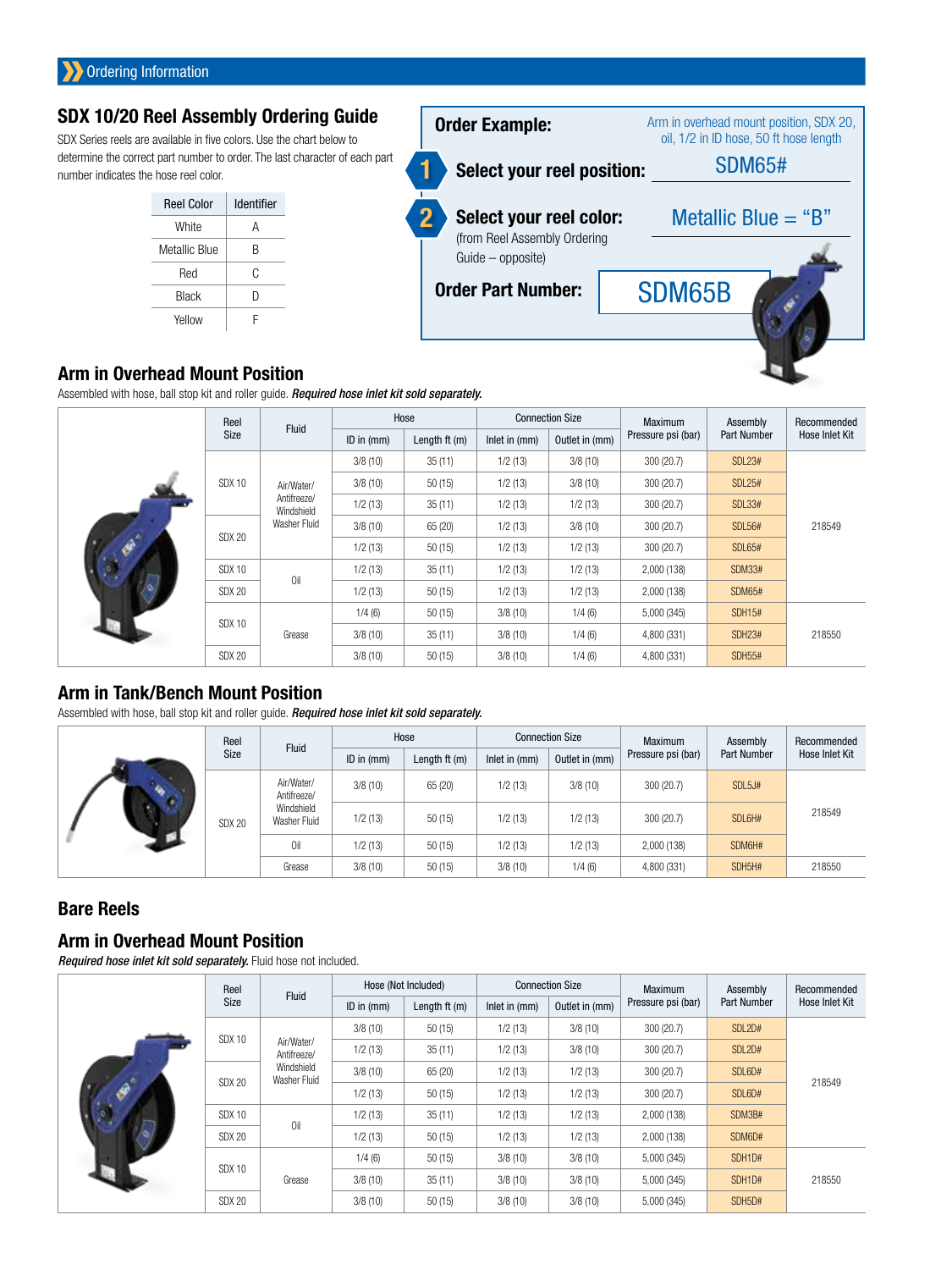### Enclosure Kits for One Reel

Open mounting accommodates up to six reels. Includes all parts necessary to mount on wall or ceiling. Requires mounting channel.

| <b>Reel Size</b> | White  | <b>Metallic Blue</b> | Red    | <b>Black</b> | Dark Blue | Yellow | Required End-Caps (set of 2) |
|------------------|--------|----------------------|--------|--------------|-----------|--------|------------------------------|
| SDX 10           | 24A217 | 24A940               | 24A941 | 24A942       | 24A943    | 24A944 | 24A950                       |
| <b>SDX 20</b>    | 24A218 | 24A945               | 24A946 | 24A947       | 24A948    | 24A949 | 24A951                       |

#### Mounting Channels

Accommodates up to six reels. Includes all parts necessary to mount on wall or ceiling.

| Description                           | Reel         | 2 Reels | 3 Reels | 4 Reels      | 5 Reels | 6 Reels |
|---------------------------------------|--------------|---------|---------|--------------|---------|---------|
| <b>Enclosed Reel Mounting Channel</b> | 203521       | 203522  | 203523  | 203524       | 203525  | 203526  |
| Open Reel Mounting Channel            | 24A934       | 24A935  | 24A936  | 24A937       | 24A938  | 24A939  |
| I-Beam Mounting Bracket*              | 204741 (x 2) |         |         | 204741 (x 3) |         |         |

\*Secures mounting channel to I-beam without drilling – 2 are required for 1-3 reels, and 3 are required for 4-6 reels.

#### Swivel Mounting Bracket

Allows reel to swivel 120° with two lockable positions.

| Description                                         | <b>Part Number</b> |
|-----------------------------------------------------|--------------------|
| Swivel mounting bracket for installing SDX 10 reels | 24N444             |

#### Easy Slide-In Mount

Allows reel to slide in and out of mount for easy installation.

| Description                                               | Part Number |
|-----------------------------------------------------------|-------------|
| Ceiling or wall slide-in mount for SDX 10 or SDX 20 reels | 24H193      |

### Retrofit Adapter Kits

| Description                                                                                                  | Part Number |
|--------------------------------------------------------------------------------------------------------------|-------------|
| Includes all parts to mount an SDX 10 hose reel to an existing<br>250 series mounting pattern with enclosure | 24C100      |

# Hose Inlet Kits

A hose inlet kit is required when ordering an SDX reel.

| <b>Maximum Working</b><br>Pressure psi (bar) | Size<br>in $(mm)$ | Length<br>ft $(m)$ | <b>Part Number</b> |
|----------------------------------------------|-------------------|--------------------|--------------------|
| 2,000 (137)                                  | 1/2(13)           | 2(0.6)             | 218549             |
| 4,000 (276)                                  | 3/8(10)           |                    | 218550             |
| 5,000 (345)                                  | 1/4(6)            |                    | 224417             |

#### Ball Stop Kits

SDX reel packages include ball stop kits. Items below are available for bare reels and as replacement parts.

| Hose Inner Diameter (ID) Size        | <b>Part Number</b> |
|--------------------------------------|--------------------|
| 1/4 in $(6.4 \text{ mm})$            | 222225             |
| 1/4 in to 3/8 in (6.4 mm to 9.5 mm)  | 218340             |
| 3/8 in to 1/2 in (9.5 mm to 12.7 mm) | 218341             |
| 5/8 in (15.9 mm)                     | 237872             |

#### Hose Identification Wraps

Vinyl hose wrap for easy identification of meter fluid.

| Description | <b>Part Number</b> |
|-------------|--------------------|
| Red         | 17S659             |
| Blue        | <b>17S660</b>      |
| Green       | <b>17S661</b>      |
| Yellow      | 17S662             |
| White       | 17S663             |